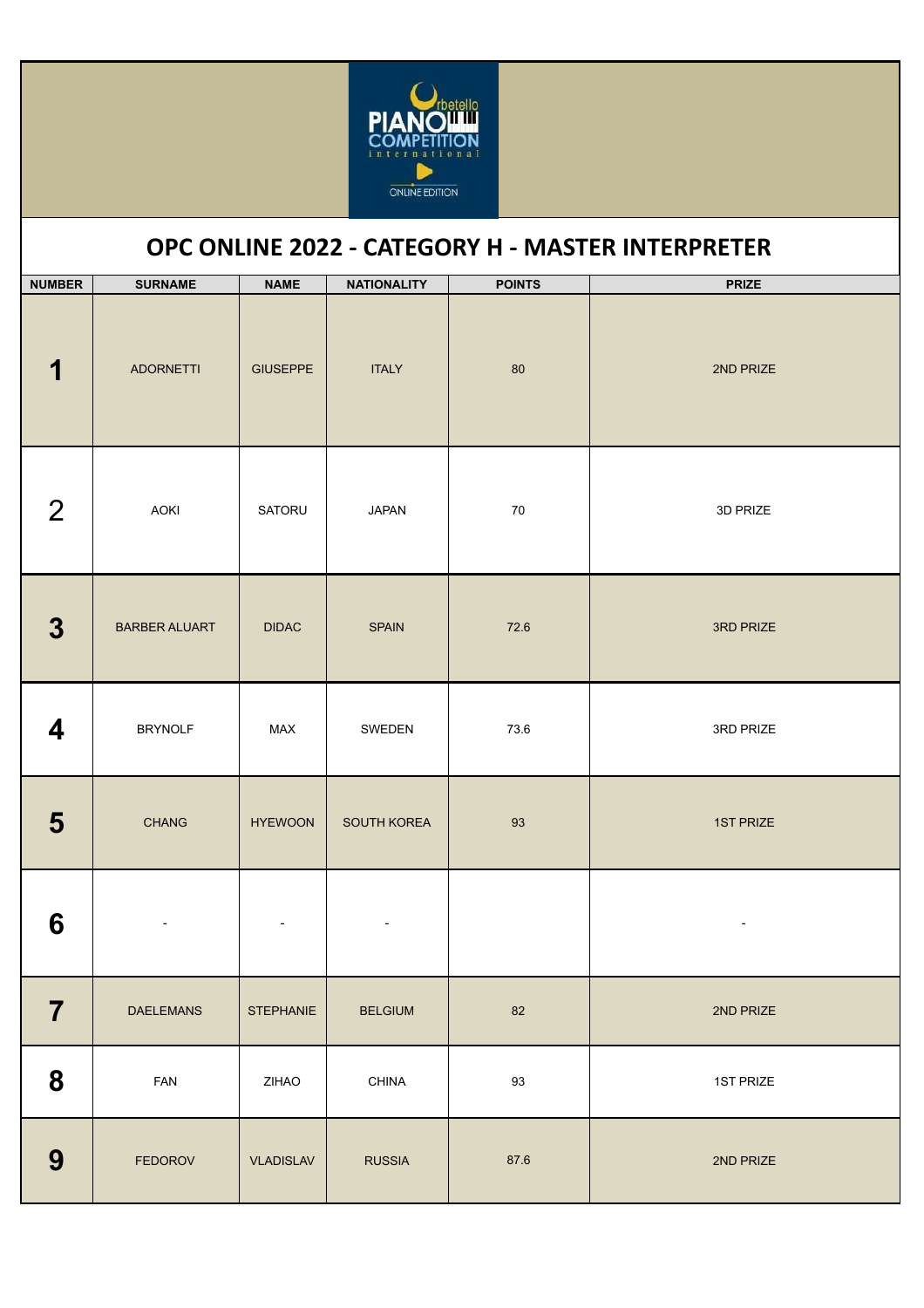| 10 | FEDOSEEVA         | <b>ALINA</b>   | <b>RUSSIA</b>  | 89     | 2ND PRIZE |
|----|-------------------|----------------|----------------|--------|-----------|
| 11 | <b>FIORENTINO</b> | <b>GREG</b>    | <b>U.S.A</b>   | 78.3   | 3RD PRIZE |
| 12 | <b>FUJIWARA</b>   | NAOYA          | <b>JAPAN</b>   | 92     | 1ST PRIZE |
| 13 | GOTT              | <b>STEPHEN</b> | UK             | 79     | 3RD PRIZE |
| 14 | GU                | JANE           | <b>U.S.A</b>   | 93.6   | 1ST PRIZE |
| 15 | <b>GYURO</b>      | <b>DAVID</b>   | <b>HUNGARY</b> | 79.6   | 3RD PRIZE |
| 16 | HAN               | MINJI          | SOUTH KOREA    | 90.3   | 1ST PRIZE |
| 17 | HONG              | CHANGGEUN      | SOUTH KOREA    | $80\,$ | 2ND PRIZE |
| 18 | <b>HUANG</b>      | GUAN           | CHINA          | 81     | 2ND PRIZE |
| 19 | <b>JEON</b>       | SEOYEONG       | SOUTH KOREA    | 82.3   | 2ND PRIZE |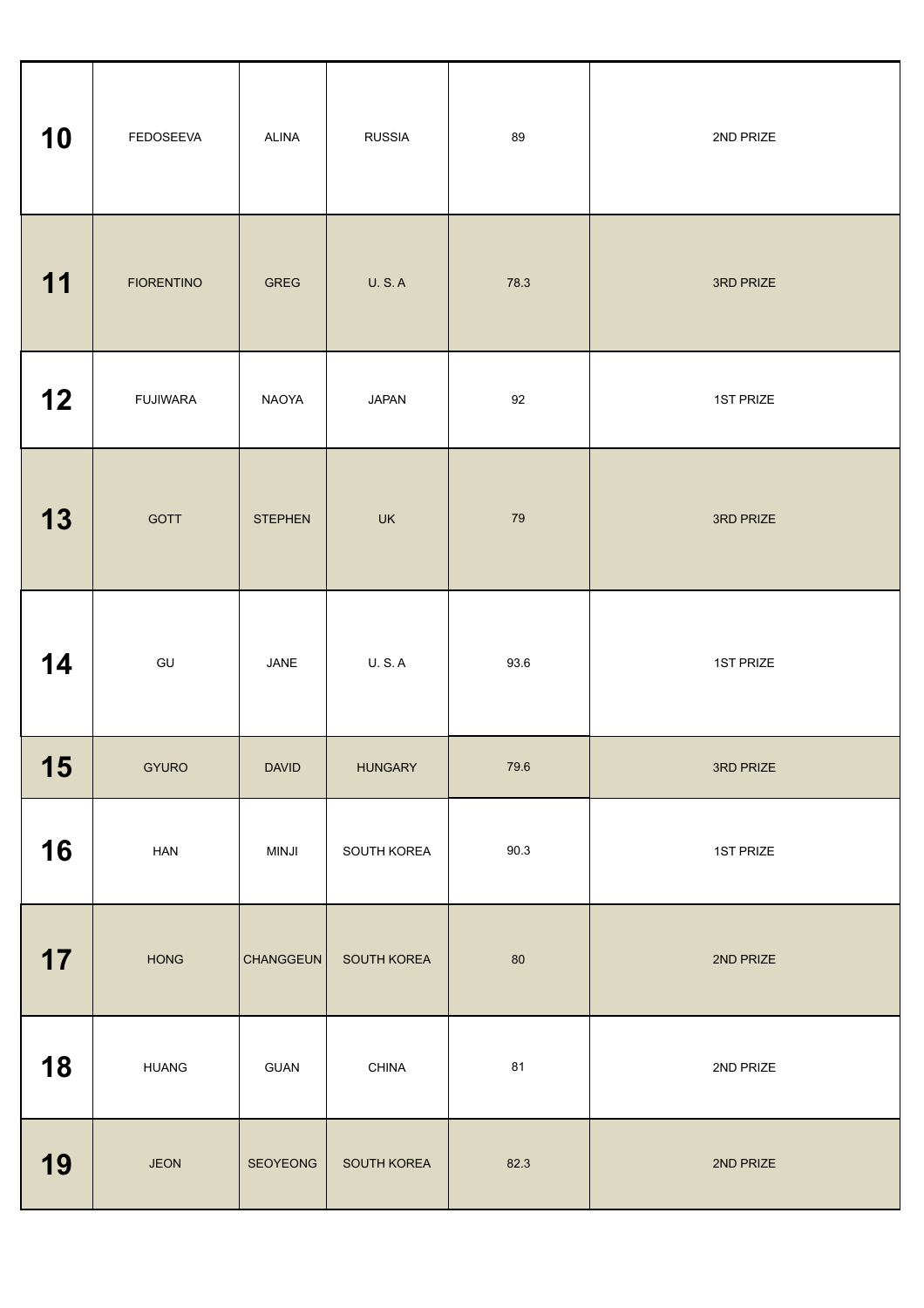| 20 | <b>JEONG</b>   | <b>CHIKOOK</b>     | SOUTH KOREA  | 79     | 3RD PRIZE        |
|----|----------------|--------------------|--------------|--------|------------------|
| 21 | JIN            | <b>HYESEON</b>     | SOUTH KOREA  | 93     | <b>1ST PRIZE</b> |
| 22 | KIM            | <b>JOOKHYUN</b>    | SOUTH KOREA  | 92.6   | 1ST PRIZE        |
| 23 | <b>KANG</b>    | <b>SUNGWOOK</b>    | SOUTH KOREA  | 90     | 1ST PRIZE        |
| 24 | KIM            | <b>DAEHWAN</b>     | SOUTH KOREA  | 84     | 2ND PRIZE        |
| 25 | $\mathsf{KIM}$ | <b>JINHYEON</b>    | SOUTH KOREA  | $90\,$ | 1ST PRIZE        |
| 26 | KIM            | JULIAN<br>JAEYOUNG | SOUTH KOREA  | 93.3   | 1ST PRIZE        |
| 27 | KOJIMA         | <b>KENICHIRO</b>   | <b>JAPAN</b> | 95     | 1ST PRIZE        |
| 28 | LEE            | MEEJEE             | SOUTH KOREA  | 87.3   | 2ND PRIZE        |
| 29 | LEE            | YOUNGSUN           | SOUTH KOREA  | 87.3   | 2ND PRIZE        |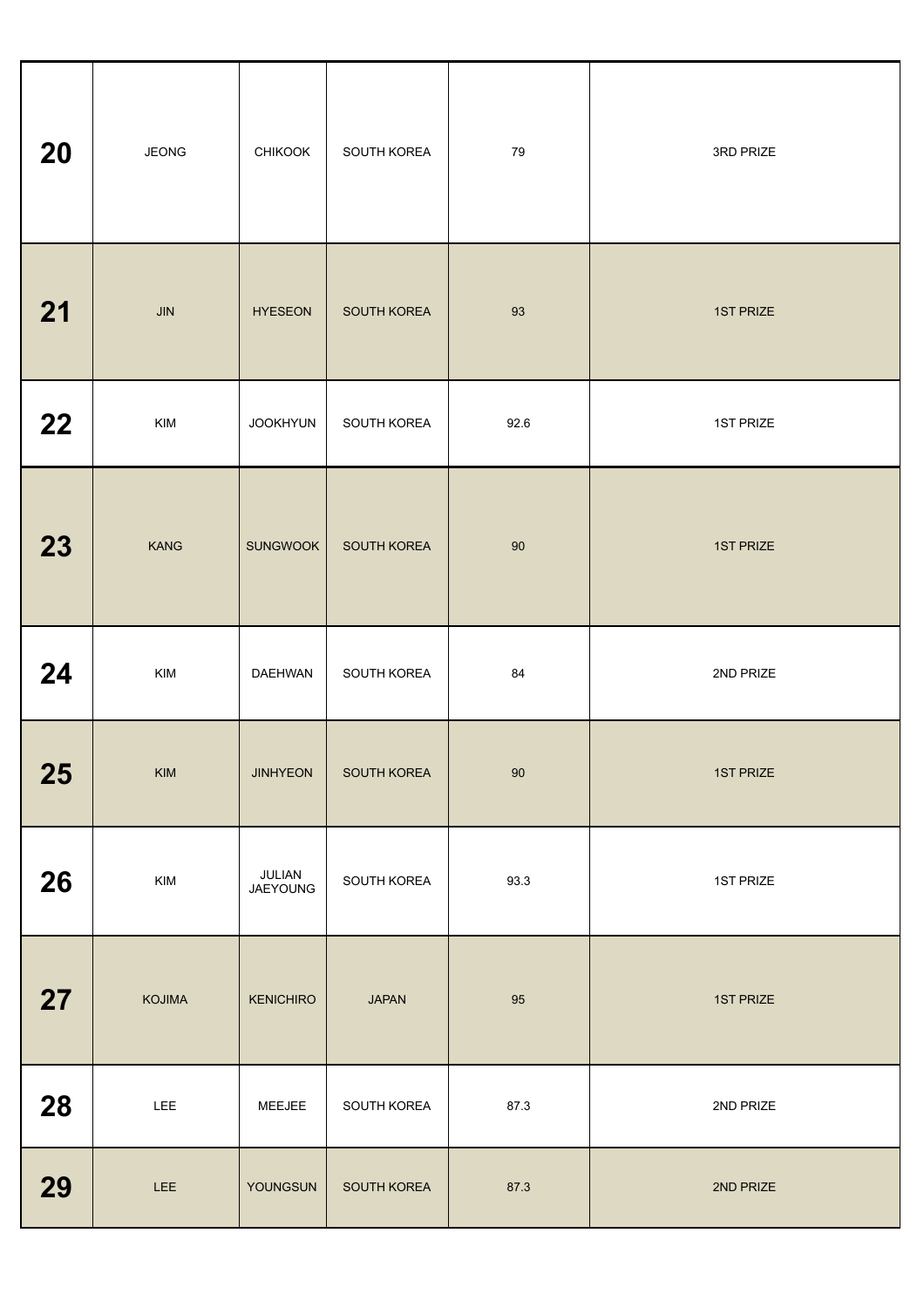| 30 | $\mathsf{LEI}$          | YAJING            | CHINA         | 77.3 | 3RD PRIZE |
|----|-------------------------|-------------------|---------------|------|-----------|
| 31 | LETO, JR.               | <b>BRUCE</b>      | <b>U.S.A</b>  | 77.3 | 3RD PRIZE |
| 32 | $\overline{\mathsf{L}}$ | <b>JING</b>       | <b>CHINA</b>  | 75.6 | 3RD PRIZE |
| 33 | <b>LIANG</b>            | <b>MING</b>       | <b>CHINA</b>  | 92.6 | 1ST PRIZE |
| 34 | <b>LIANG</b>            | YUNG-HUI          | <b>TAIWAN</b> | 93   | 1ST PRIZE |
| 35 | $\mathsf{LIN}$          | JIUN-TING         | <b>TAIWAN</b> | 81   | 2ND PRIZE |
| 36 | LU                      | <b>I-SHAN</b>     | <b>TAIWAN</b> | 91.3 | 1ST PRIZE |
| 37 | <b>MACH</b>             | <b>DAVID</b>      | <b>U.S.A</b>  | 82   | 2ND PRIZE |
| 38 | <b>MOON</b>             | SOPHIE<br>SONGHEE | SOUTH KOREA   | 81.6 | 2ND PRIZE |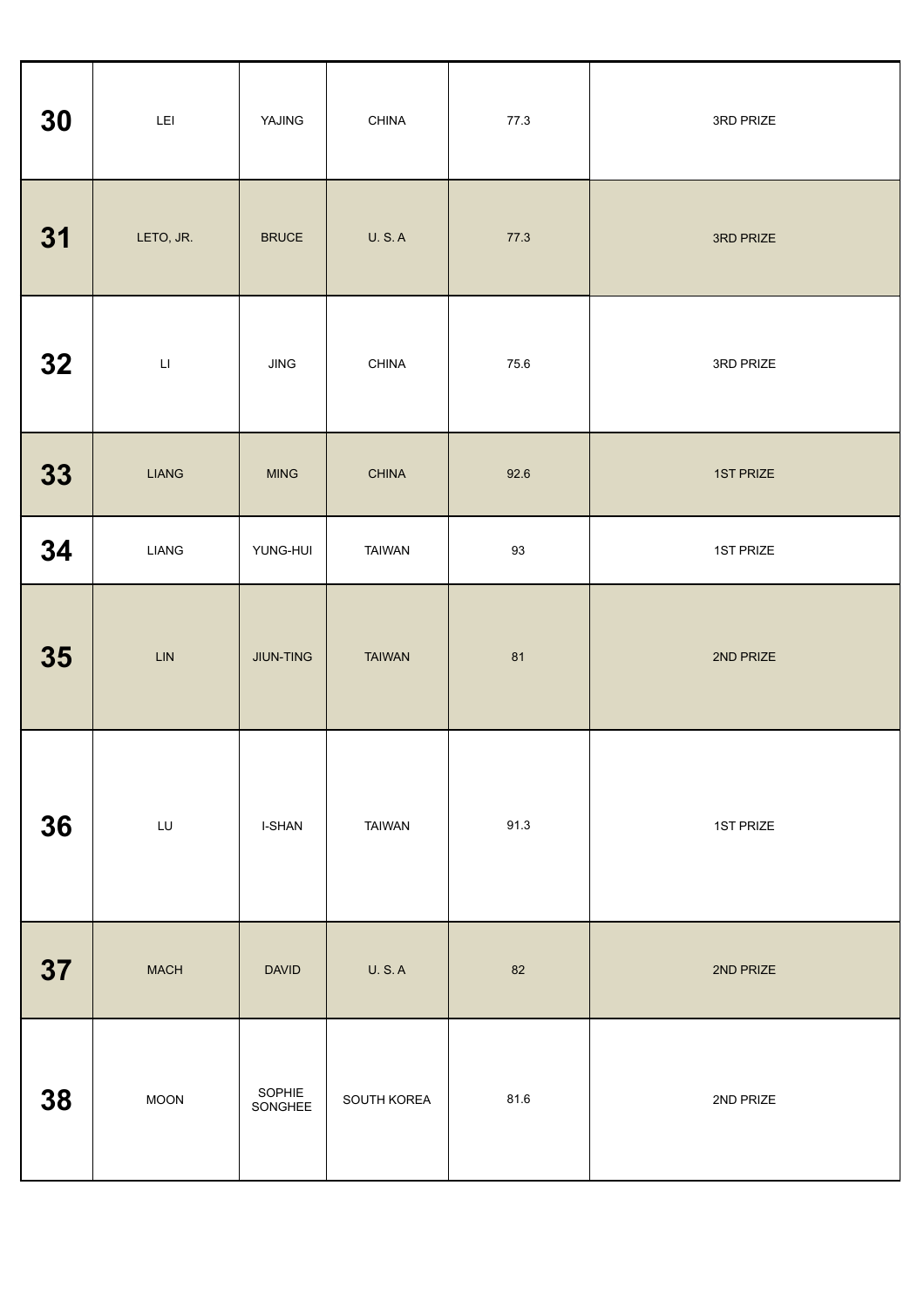| 39 | <b>NUCERA</b>  | <b>ANTONIO</b><br><b>GIUSEPPE</b> | <b>ITALY</b>   | 70   | 3RD PRIZE                     |
|----|----------------|-----------------------------------|----------------|------|-------------------------------|
| 40 | PAK            | <b>HYEJIN</b>                     | SOUTH KOREA    | 91   | 1ST PRIZE                     |
| 41 | <b>PARK</b>    | <b>TAEWON</b>                     | SOUTH KOREA    | 81.3 | 2ND PRIZE                     |
| 42 | <b>PARK</b>    | <b>JIEUN</b>                      | SOUTH KOREA    | 96.6 | 1ST PRIZE WITH HIGHEST POINTS |
| 43 | <b>PARK</b>    | <b>MINHEE</b>                     | SOUTH KOREA    | 86   | 2ND PRIZE                     |
| 44 | <b>PARK</b>    | <b>HYEJIN</b>                     | SOUTH KOREA    | 93.6 | 1ST PRIZE                     |
| 45 | <b>PARK</b>    | <b>YESEUL</b>                     | SOUTH KOREA    | 90.3 | <b>1ST PRIZE</b>              |
| 46 | PEDEMONTE      | <b>BENJAMIN</b>                   | <b>BELGIUM</b> | 79.6 | 3RD PRIZE                     |
| 47 | <b>SAIENKO</b> | <b>DANYLO</b>                     | <b>UKRAINE</b> | 93   | <b>1ST PRIZE</b>              |
| 48 | SALEMI         | <b>DAVIDE</b><br>VINCENZO         | <b>ITALY</b>   | 71.6 | 3RD PRIZE                     |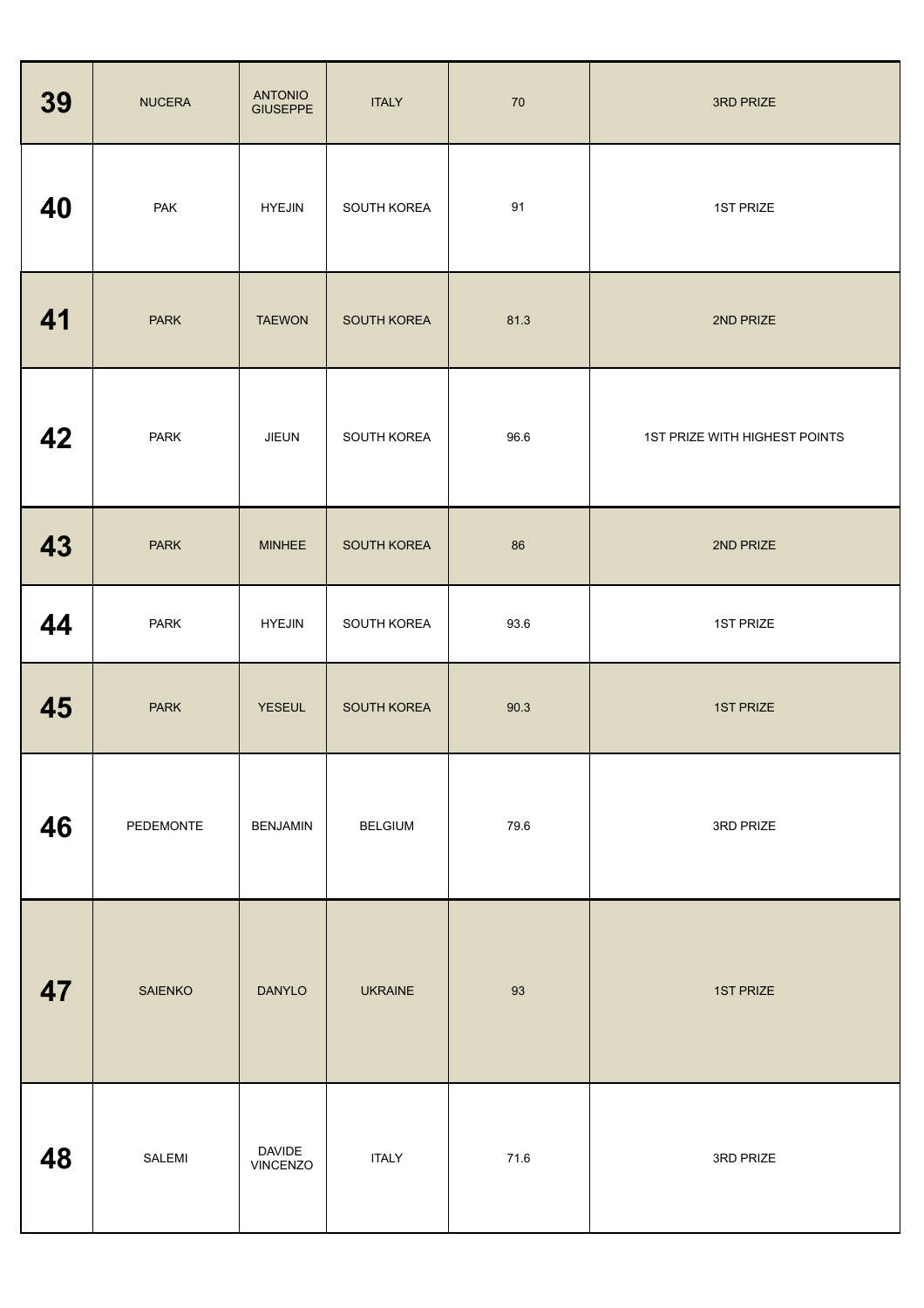| 49 | <b>SATO</b>      | <b>YUKI</b>     | <b>JAPAN</b>   | 90.3   | 1ST PRIZE |
|----|------------------|-----------------|----------------|--------|-----------|
| 50 | SHIN             | <b>DONGWON</b>  | SOUTH KOREA    | 96.3   | 1ST PRIZE |
| 51 | <b>STAIGER</b>   | <b>MATTHIAS</b> | <b>GERMANY</b> | $72\,$ | 3RD PRIZE |
| 52 | $\textsf{SU}$    | PEIYAO          | CHINA          | 84.6   | 2ND PRIZE |
| 53 | <b>TASHCHIAN</b> | ALIN            | <b>IRAN</b>    | 74.6   | 3RD PRIZE |
| 54 | <b>TSIKO</b>     | RADYMYR         | <b>UKRAINE</b> | 86.3   | 2ND PRIZE |
| 55 | <b>WANG</b>      | <b>CHEN</b>     | <b>CHINA</b>   | 87     | 2ND PRIZE |
| 56 | WU               | JINXIU          | CHINA          | 84.3   | 2ND PRIZE |
| 57 | <b>XIA</b>       | SHIYU           | <b>CHINA</b>   | 89     | 2ND PRIZE |